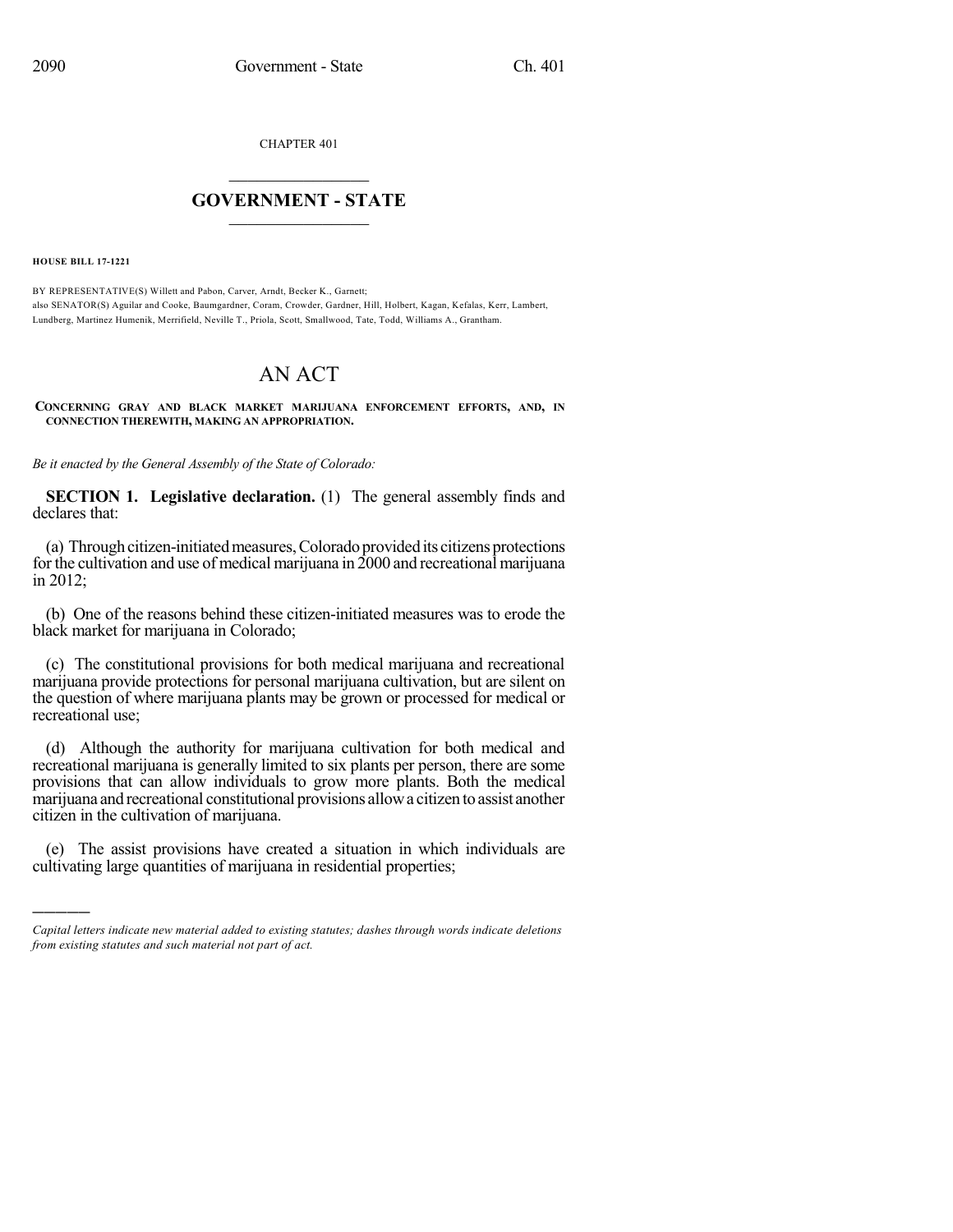(f) These large-scale cultivation sites in residential properties create a public safety issue and are a public nuisance. A site in a residential property can overburden the property's electrical system, resulting in excessive power use and creating a fire hazard that puts first responders at risk. A site can also cause water damage and mold in the residential property. A site in a residential property can produce a noxious smell that limits the ability of others who live in the area to enjoy the quiet of their homes. Often the site is a rental home, and the renters cause significant damage to the home by retrofitting the home to be used as a large-scale cultivation site.When a residential propertyis used for a large-scale cultivation site, it often lowers the property value of the property and thus the property value of the rest ofthe neighborhood. Finally, a site in a residential propertycan serve as a target for criminal activity, creating an untenable public safety hazard.

 $(g)$  Large-scale, multi-national crime organizations have exploited Colorado laws, rented multiple residential properties for large-scale cultivation sites, and caused an influx of human trafficking and large amounts of weapons as well as the potential for violent crimes in residential neighborhoods;

(h) These large-scale cultivation sites in residential properties have been used to divert marijuana out of state and to children; and

(i) In awarding grants under the gray and black market marijuana enforcement grant program, the department of local affairs shall give priority to local governments in rural areas that have limited law enforcement resources.

(2) Therefore, the general assembly determines that it is necessary to impose reasonable limits on residential marijuana cultivation that do not encroach on the protections afforded Colorado citizens in the Colorado constitution.

**SECTION 2.** In Colorado Revised Statutes, 18-18-406, **add** (3.5) as follows:

**18-18-406. Offenses relating to marijuana and marijuana concentrate definition.** (3.5) A PERSON IS NOT IN COMPLIANCE WITH THE AUTHORITY TO ASSIST ANOTHER INDIVIDUAL GRANTED IN SECTION 14  $(2)(b)$  OR SECTION 16  $(3)(e)$  OF ARTICLE XVIII OF THE STATE CONSTITUTION AND IS SUBJECT TO THE OFFENSES AND PENALTIES OF SUBSECTION (3) OF THIS SECTION IF THE PERSON POSSESSES ANY MARIJUANA PLANT HE OR SHE IS GROWING ON BEHALF OF ANOTHER INDIVIDUAL, UNLESS HE OR SHE IS THE PRIMARY CAREGIVER FOR THE INDIVIDUAL AND IS IN COMPLIANCE WITH THE REQUIREMENTS OF SECTION 25-1.5-106.

**SECTION 3.** In Colorado Revised Statutes, **add** 24-32-119 as follows:

**24-32-119. Gray and black market marijuana enforcement grant program - report - definition.** (1) (a) THE GRAY AND BLACK MARKET MARIJUANA ENFORCEMENT GRANT PROGRAM IS CREATED IN THE DIVISION.THE DIVISION SHALL AWARD GRANTS TO LOCAL LAW ENFORCEMENT AGENCIES AND DISTRICT ATTORNEYS TO COVER, IN PART OR IN FULL, INVESTIGATION AND PROSECUTION COSTS ASSOCIATED WITH UNLICENSED MARIJUANA CULTIVATION OR DISTRIBUTION OPERATIONS CONDUCTED IN VIOLATION OF STATE LAW.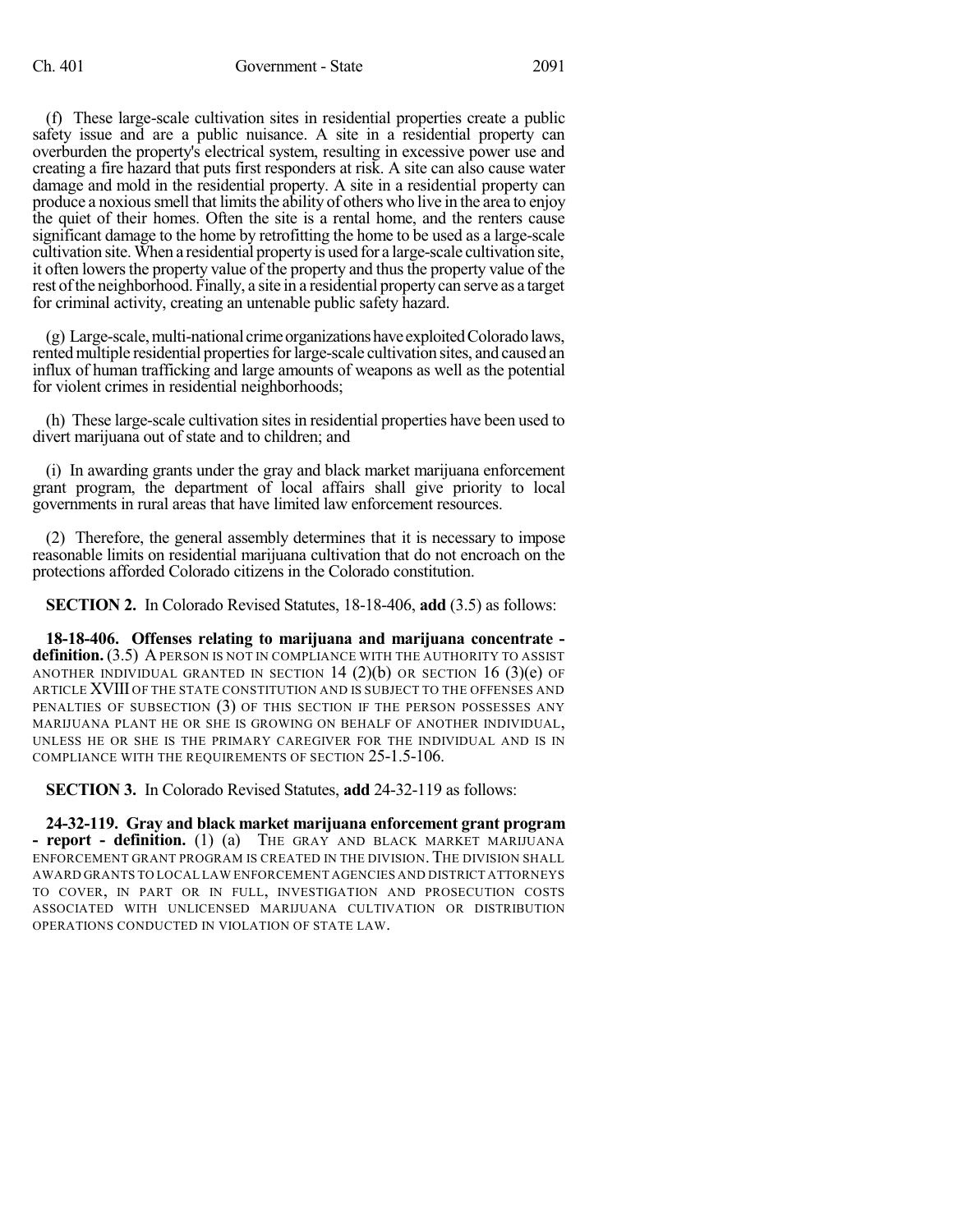(b) THE DIVISION SHALL:

(I) SOLICIT AND REVIEW APPLICATIONS FOR GRANTS FROM LOCAL LAW ENFORCEMENT AGENCIES AND DISTRICT ATTORNEYS; AND

(II) SELECT LOCAL LAW ENFORCEMENT AGENCIES AND DISTRICT ATTORNEYS TO RECEIVE GRANTS TO COVER COSTS ASSOCIATED WITH THE INVESTIGATION AND PROSECUTION OF UNLICENSED MARIJUANA CULTIVATION OR DISTRIBUTION OPERATIONS CONDUCTED IN VIOLATION OF STATE LAW.

(c) GRANTS AWARDED BY THE EXECUTIVE DIRECTOR OF THE DEPARTMENT OF LOCAL AFFAIRS PURSUANT TO THIS SUBSECTION (1) SHALL BE PRIORITIZED TO:

(I) PROVIDE NECESSARY FINANCIAL ASSISTANCE TO LOCAL LAW ENFORCEMENT AGENCIES AND DISTRICT ATTORNEYS IN RURAL AREAS TO ADDRESS UNLICENSED MARIJUANA CULTIVATION OR DISTRIBUTION OPERATIONS CONDUCTED IN VIOLATION OF STATE LAW;

(II) SUPPORT LOCAL LAW ENFORCEMENT AGENCIES AND DISTRICT ATTORNEYS IN INVESTIGATING AND PROSECUTING LARGE-SCALE UNLICENSED MARIJUANA CULTIVATION OR DISTRIBUTION OPERATIONS CONDUCTED IN VIOLATION OF STATE LAW;

(III) PROVIDE NECESSARY FINANCIAL ASSISTANCE TO LOCAL LAW ENFORCEMENT AGENCIES AND DISTRICT ATTORNEYS IN THE INVESTIGATION AND PROSECUTION OF ORGANIZED CRIME INVOLVED IN UNLICENSED MARIJUANA CULTIVATION OR DISTRIBUTION OPERATIONS CONDUCTED IN VIOLATION OF STATE LAW; OR

(IV) PROVIDE NECESSARY FINANCIAL ASSISTANCE TO LOCAL LAW ENFORCEMENT AGENCIES AND DISTRICT ATTORNEYS IN THE INVESTIGATION AND PROSECUTION OF UNLICENSED MARIJUANA CULTIVATION OR DISTRIBUTION OPERATIONS THAT DIVERT MARIJUANA OUTSIDE OF COLORADO.

(2) THE GENERAL ASSEMBLY MAY ANNUALLY APPROPRIATE MONEY FROM THE MARIJUANA TAX CASH FUND CREATED IN SECTION 39-28.8-501 OR THE PROPOSITION AA REFUND ACCOUNT CREATED IN SECTION 39-28.8-604 (1) TO THE DIVISION TO MAKE THE GRANTS DESCRIBED IN SUBSECTION (1) OF THIS SECTION AND FOR THE DIVISION'S REASONABLE ADMINISTRATIVE EXPENSESRELATED TO THE GRANTS.ANY UNEXPENDED AND UNENCUMBERED MONEY FROM AN APPROPRIATION MADE PURSUANT TO THIS SUBSECTION (2) REMAINS AVAILABLE FOR EXPENDITURE BY THE DIVISION IN THE NEXT FISCAL YEAR WITHOUT FURTHER APPROPRIATION.

(3) THE DIVISION SHALL ADOPT POLICIES AND PROCEDURES THAT ARE NECESSARY FOR THE ADMINISTRATION OF THE GRANT PROGRAM, INCLUDING THE APPLICATION PROCESS AND THE GRANT AWARD CRITERIA.

 $(4)$ (a) On or before November 1, 2019, and on or before November 1 each YEAR THEREAFTER, THE DIVISION SHALL INCLUDE AN UPDATE REGARDING THE EFFECTIVENESS OF THE GRANT PROGRAM IN ITS REPORT TO THE MEMBERS OF THE APPLICABLE COMMITTEES OF REFERENCE IN THE SENATE AND HOUSE OF REPRESENTATIVES AS REQUIRED BY THE "STATE MEASUREMENT FOR